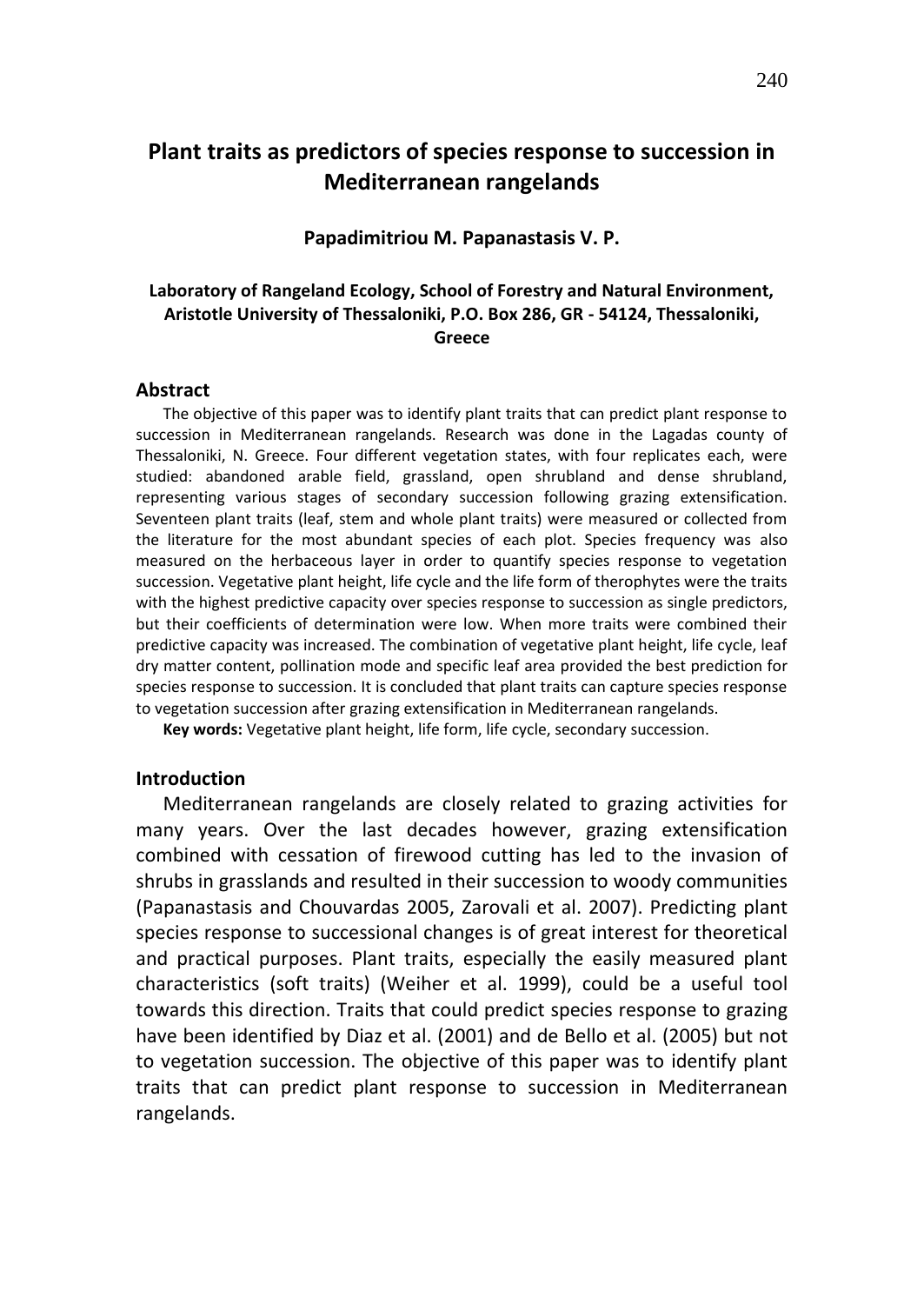### **Material and Methods**

Research was done in the Lagadas county of Thessaloniki, N. Greece. Four different vegetation states, with four replicates each, were studied: abandoned arable field, grassland, open shrubland and dense shrubland, representing various stages of secondary succession following grazing extensification. Seventeen plant traits (Table 1) were measured or collected from the literature for the most abundant species according to Zarovali et al. (2007) following the protocols of Cornelissen et al. (2003).

**Table 1. List of traits. Abbreviations and units/ categories used are presented.**

| Clon: Clonality (non clonal, clonal)                          | LPC: leaf phosphorus concentration                                                               |  |  |  |  |
|---------------------------------------------------------------|--------------------------------------------------------------------------------------------------|--|--|--|--|
| Def: defences (no defences,<br>defences)                      | OnFI: onset of flowering (Jul. Day)                                                              |  |  |  |  |
| Disp: dispersal mode (unassisted,<br>wind, animal, launching) | Phot.<br>pathway: photosynthetic<br>pathway $(C_3, C_4)$<br>Pol: pollination mode (insect, wind) |  |  |  |  |
| LC: life cycle (annual, perennial)                            | RPH: reproductive plant height (cm)                                                              |  |  |  |  |
| LCC: leaf carbon concentration<br>(mg/g)                      | SLA: specific leaf area ( $mm2/mg$ )                                                             |  |  |  |  |
| LDMC: leaf dry matter content<br>(mg/g)                       | SM: seed mass (mg)                                                                               |  |  |  |  |
| LF: life form (therophytes,<br>hemicryptophytes,              | StDMC: stem dry matter content<br>(mg/g)                                                         |  |  |  |  |
| chamaephytes)                                                 | VPH: vegetative plant height (cm)                                                                |  |  |  |  |
| LNC: leaf nitrogen concentration<br>(mg/g)                    |                                                                                                  |  |  |  |  |

Species frequency on the herbaceous layer was also measured, in order to quantify species response to vegetation succession. For this purpose a canonical correspondence analysis (CCA) was carried out on species frequency (response variable) in which vegetation succession was used as the only explanatory variable (values 1 to 4, from early to late successional stages). Species' scores on the ordination axis constrained by vegetation succession were used as their response. Downweighting of rare species and Monte Carlo permutation test (999 permutations) were used (Leps and Smilauer 2003). The relationship between species response to succession (dependent variable) and species traits (independent variable) was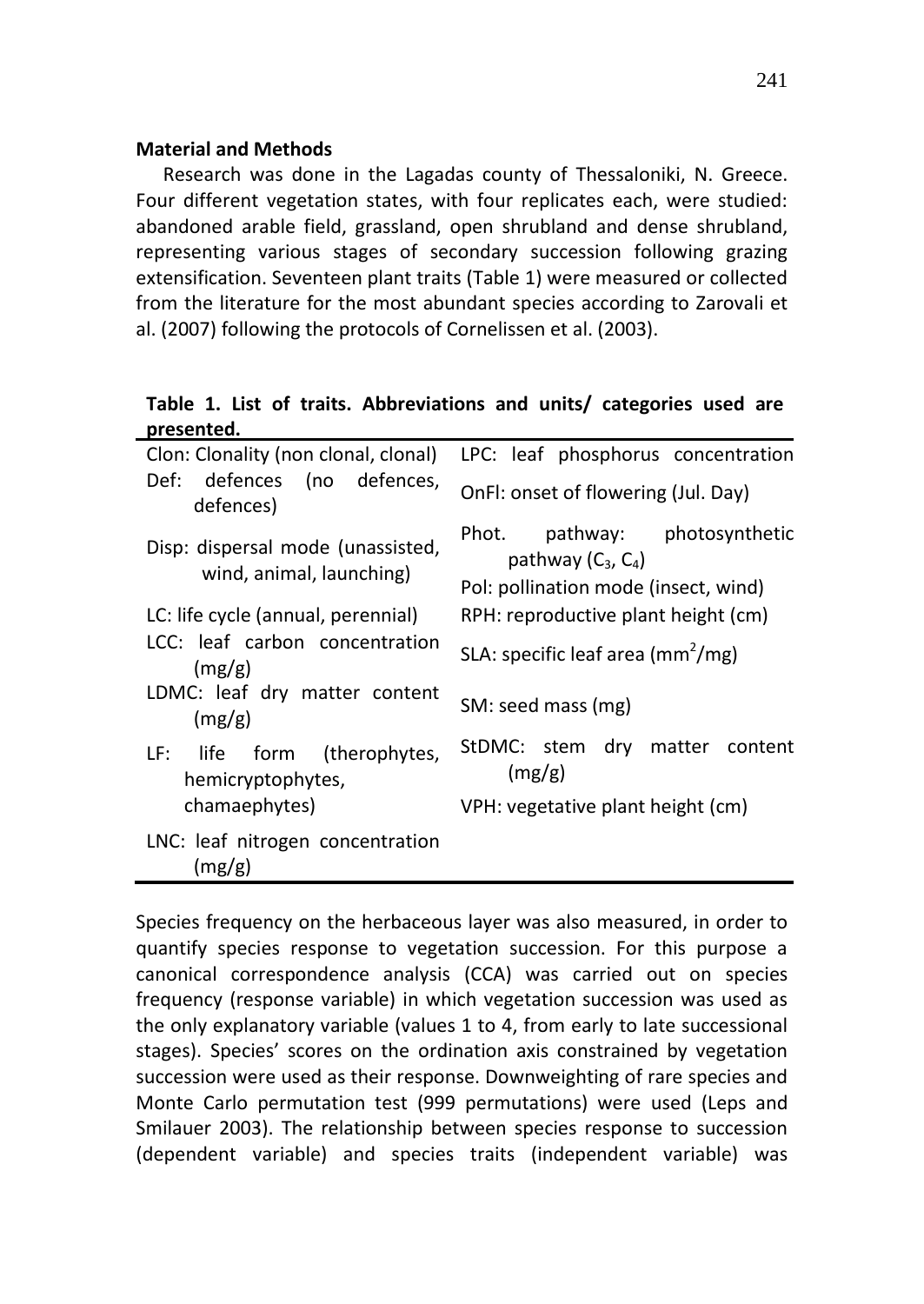investigated by applying the best fit method of regression analysis. Furthermore, a stepwise regression was carried out in the same data set in order to determine the trait combination with the best prediction over species response to succession. A trait was included in the model if p≤0.05 and removed if p≥0.10. Traits with more than two categories were expressed as dummy variables (Tabachnick and Fidell 2001). All analyses were carried out using the software packages CANOCO 4.5 and PASW Statistics 18.0.

## **Results and Discussion**

Species response to vegetation succession ranged from -2.48 to 3.39 (values on the constrained axis of CCA). Positive values indicated positive response to succession.

Plant traits that produced a significant regression model with species response to succession are presented in table 2. The linear, quadratic and cubic model of the vegetative plant height had the highest coefficients of determination than the models of all other traits. The differences in coefficients among the three models were very small, indicating that the linear model was enough for predicting species response, since the complexity of the other two models was not compensated by an increase in their explaining capacity. Life cycle could predict species response with three regression models. Each one explained 27.5% of the dependent variable, indicating that the linear model was enough for this trait, too. The life form of therophytes and hemicryptophytes and clonality produced each a significant linear model with species response to succession explaining 27.5%, 11.3% and 21.9% of the variance in species response respectively. Plant height, life cycle, hemicryptophytes and clonal species increased with succession, while therophytes decreased. Similar results have been reported by other researchers (e.g. Prach et al. 1997, Kahmen and Poschlod 2004, Castro et al. 2010).

On the other hand, leaf nitrogen concentration predicted species response with a cubic model (Table 2), which is non-linear, in contrast to Garnier et al. (2004) who have found that leaf nitrogen concentration decreases during succession. This could be attributed to the low values of leaf nitrogen concentration that some forbs had in the early stages of succession and to the presence of legumes in all successional stages (Papadimitriou et al. 2004). Onset of flowering had the lowest coefficients of determination, explaining 16.2% and 17.4% of species response with the quadratic and the cubic models respectively. Kahmen and Poschlod (2004) found that species flowered later at the advanced stages of succession than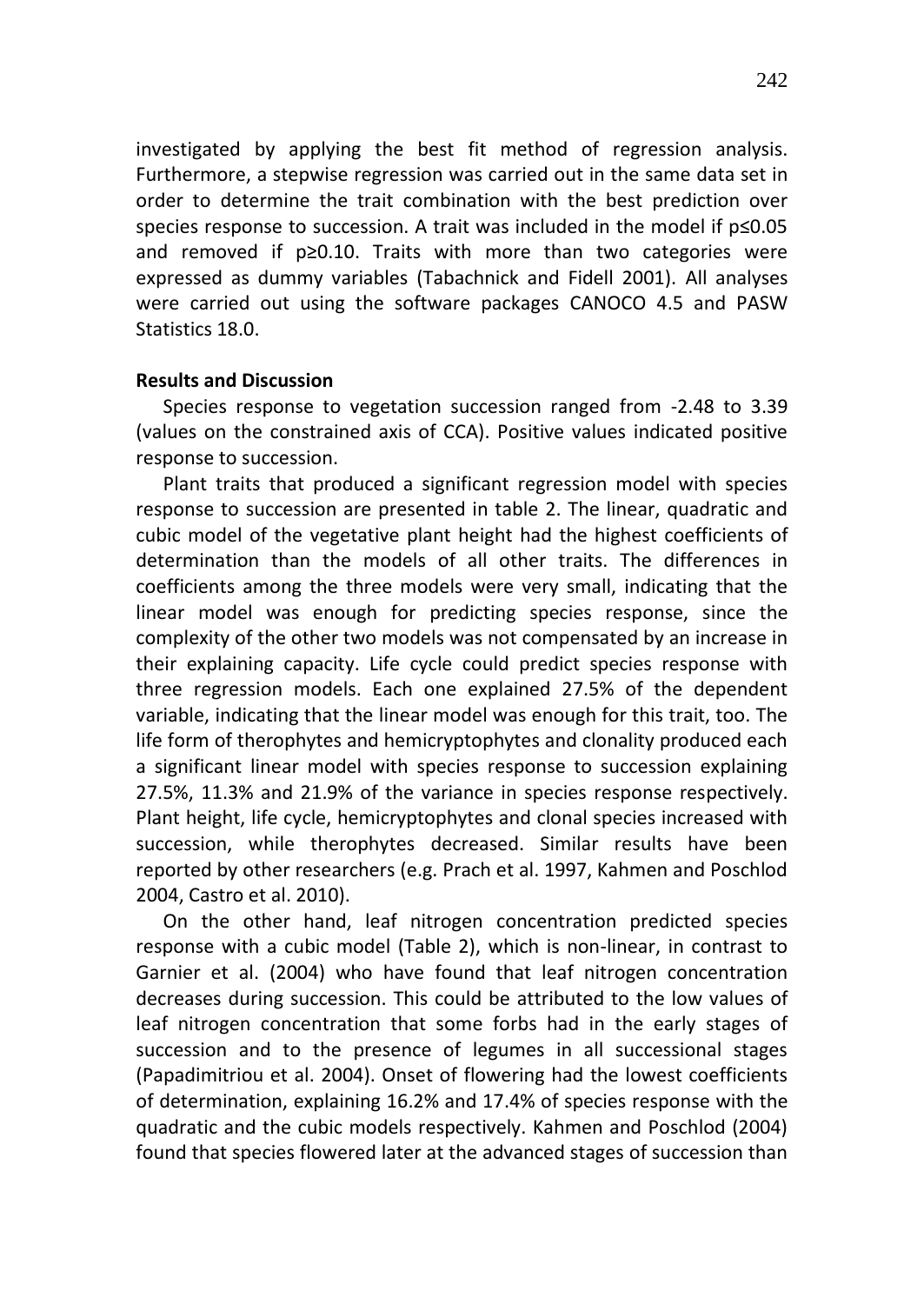the ones in the early stages. *Chondrilla juncea*, a forb of the early successional stages that flowers at the end of July, seemed to be the reason for the unimodal response of species in our data set. When this species was omitted from the analysis, then onset of flowering produced a significant linear model with species response ( $R^2$ =0.131, p=0.030).

| <b>Plant traits</b>      | <b>Regression model</b>                                                | $R^2$ | p.    |
|--------------------------|------------------------------------------------------------------------|-------|-------|
|                          | Linear: $Y = -1.301 + 0.100x$                                          | 0.311 | 0.000 |
| <b>VPH</b>               | Logarithmic: $Y = -3.024 + 1.305\ln(X)$                                |       | 0.002 |
|                          | Quadratic: Y = -1.420 + 0.116x - 0.0004x <sup>2</sup>                  | 0.312 | 0.002 |
|                          | Cubic: Y = -1.7 + 0.179x - 0.004x <sup>2</sup> + 0.00006x <sup>3</sup> | 0.313 | 0.006 |
|                          | Linear: $Y = -3.123 + 2.092x$                                          | 0.275 | 0.001 |
| Life cycle $1$           | Logarithmic: $Y = -1.031 + 3.018\ln(X)$                                | 0.275 | 0.001 |
|                          | Inverse: $Y = 3.153 - 4.184/X$                                         | 0.275 | 0.001 |
| Therophytes <sup>2</sup> | Linear: $Y = 1.061 - 2.092x$                                           | 0.275 | 0.001 |
| Hemicryptophytes         | Linear: $Y = -0.305 + 1.252x$                                          | 0.113 | 0.041 |
| Clonality <sup>4</sup>   | Linear: $Y = -0.722 + 1.791x$                                          | 0.219 | 0.003 |
| <b>LNC</b>               | Cubic: Y = -33.952 + 5.340x - 0.260x <sup>2</sup> +0.004x <sup>3</sup> | 0.216 | 0.043 |
|                          | Quadratic: Y = -30.235 + 0.383x -0.001x <sup>2</sup>                   | 0.162 | 0.049 |
| Onset of flowering       | Cubic: Y = -21.817 + 0.209x - 0.000003x <sup>3</sup>                   | 0.174 | 0.039 |

| Table 2. Regression models of plant traits $(X)$ and species response to |  |  |  |  |  |
|--------------------------------------------------------------------------|--|--|--|--|--|
| succession (Y). Only traits with a significant model are presented.      |  |  |  |  |  |

 $^{1}$ Life cycle 1: Annual, 2: Perennial;  $^{2}$ Therophyte 0: No, 1: Yes;

 $3$ Hemicryptophyte 0: No, 1: Yes;  $4$ Clonality 0: No clonal, 1: Clonal;

Therefore, vegetative plant height, life cycle and the life form of therophytes were the traits with the higher predictive capacity as single predictors. Similar results have been found by Diaz et al. (2001) and de Bello et al. (2005) in relation to grazing. It should be noted though, that even for those traits the coefficients of determination were low.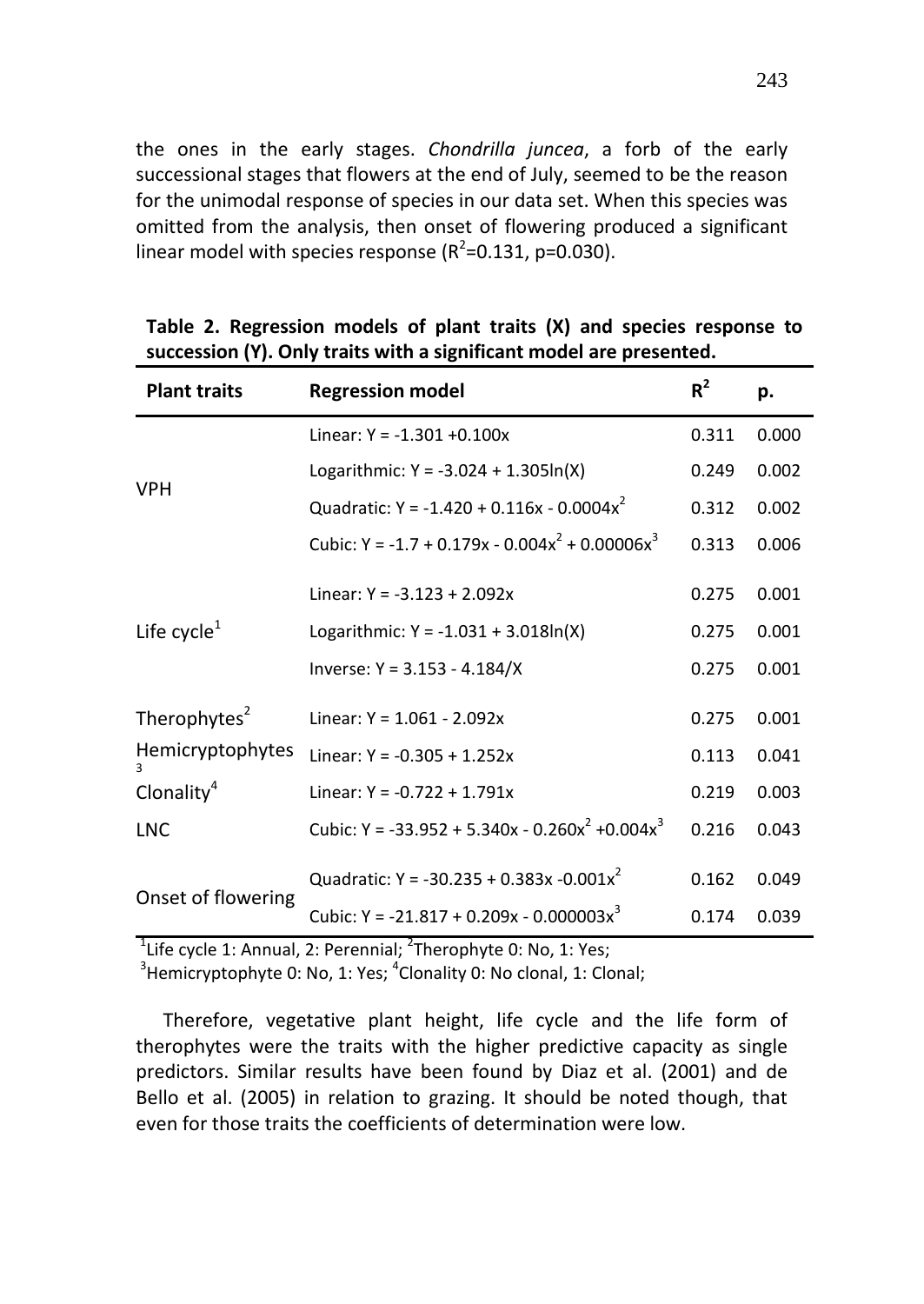When more traits were combined their predictive capacity was increased compared with the models of single traits. The stepwise regression showed that the combination of vegetative plant height, life cycle, leaf dry matter content, pollination mode and specific leaf area provided the best prediction for species response to succession (Table 3). These traits together explained 59.6% (Adj.  $R^2$ ) of the variance in species response to succession. The combination of similar traits (plant height, life cycle and leaf mass) have been also found to give the best prediction over species response to grazing by Diaz et al. (2001).

| <b>Plant traits</b>      | В        | Std.<br>error | <b>Beta</b><br>(β) | t        | Sig.  | <b>Model</b>                           |
|--------------------------|----------|---------------|--------------------|----------|-------|----------------------------------------|
| (Constant)               | $-6.618$ | 1.532         |                    | $-4.318$ | 0.000 | $R = 0.808$<br>$R^2 = 0.652$           |
| <b>VPH</b>               | 0.069    | 0.021         | 0.383              | 3.262    | 0.003 | Adj. $R^2 = 0.596$<br>Std. error=1.176 |
| Life cycle $1$           | 1.892    | 0.500         | 0.474              | 3.785    | 0.001 | $F = 11.624$<br>$Sig. = 0.000$         |
| <b>LDMC</b>              | 0.014    | 0.003         | 0.485              | 3.981    | 0.000 |                                        |
| Pollination <sup>2</sup> | $-1.740$ | 0.478         | $-0.462$           | $-3.636$ | 0.001 |                                        |
| <b>SLA</b>               | 0.069    | 0.033         | 0.252              | 2.067    | 0.047 |                                        |

**Table 3. Stepwise regression of plant traits (independent variable) and species response to succession (dependent variable).**

 $1$ Life cycle 1: Annual, 2: Perennial;  $2$ Pollination mode 1: Insects, 2: Wind

## **Conclusions**

Vegetative plant height, life cycle and the life form of therophytes are the traits with the higher predictive capacity of species response to succession as single predictors, but their coefficients of determination are low. When more traits are combined their predictive capacity is increased. It is concluded that plant traits can capture species response to vegetation succession after grazing extensification in Mediterranean rangelands.

# **Acknowledgements**

The research was part of the European research project VISTA (Vulnerability of Ecosystem Services to Land Use Change in Traditional Agricultural Landscapes - contract EVK2-2001-000356). The first author